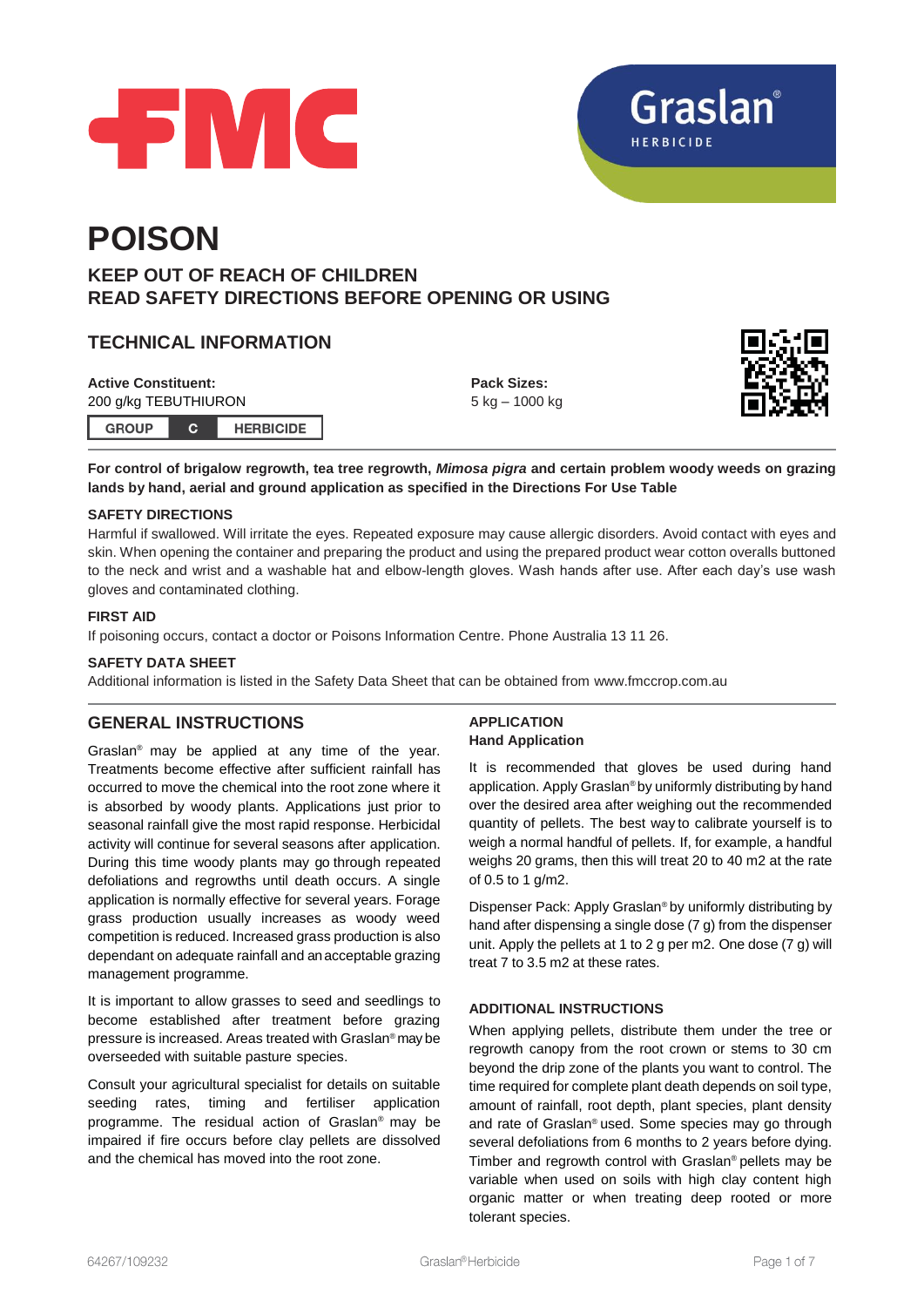#### **TREATING INDIVIDUAL TREES BY HAND**

Estimate the area within 30 cm beyond the drip zone, i.e. the area under the plant canopy. It is essential that this area is treated as evenly as possible with pellets being spread from the tree trunk to slightly beyond the drip line formed by the branches.

**DO NOT** throw all the pellets at the base of the tree trunk. This will waste material and could result in poor control.

#### **TREATMENT OF CLUMPS OF TREES OR PATCHES OF REGROWTH BY HAND**

Graslan® pellets are particularly effective in treating areas of regrowth. Estimate the area within 30 cm beyond the drip zone and apply the Graslan® pellets on a grid pattern to uniformly cover the area. Pellets should be applied over the top of regrowth if at all possible in an attempt to maintain a good distribution pattern.

#### **TREATING FENCE LINES BY HAND**

Estimate the area to be treated, along the fence line and then apply Graslan® pellets on both sides of the fence line as evenly as possible within the area extending 30 cm out beyond drip zone.

#### **AERIAL AND GROUND APPLICATION**

Apply Graslan® by uniformly distributing with an approved aircraft or ground driven air equipment, after calibration to achieve the desired application rate.

#### **1. Aerial Application**

Aerial application of Graslan® can be carried out by fixed wing aircraft or helicopter fitted with specially designed application apparatus. Use a Positive Metering Device (Meterate) for fixed wing aircraft and Isolair or similar precision equipment for helicopters. A minimum flying height of 20 metres above the canopy of the target plants must be maintained. The swath width is dependent on the type of spreader used. The target areas must be correctly marked out and flown with the aid of GPS (Global Positioning System) or markers clearly visible to the operator or a method of marking approved by FMC Australasia Pty Ltd

#### **2. Ground Application.**

Ground applications of Graslan® can be carried out in suitable areas by accredited operators.

# **CLEANING SPRAY EQUIPMENT**

Thoroughly clean all traces of Graslan® from vessels holding pellets e.g. bucket and gloves after use. Residues cleaned from this application equipment should not be emptied on areas where they will contact roots of desirable trees, shrubs or plants.

# **RESISTANT WEEDS WARNING GROUP C HERBICIDE**

Graslan® Herbicide is a member of the Ureas group of herbicides. The product has inhibitors of photo-synthesis at photosystem II mode of action. For weed resistance management, the product is a Group C herbicide.

Some naturally-occurring weed biotypes resistant to the product and other Group C herbicides may exist through normal genetic variability in any weed population. The resistant individuals can eventually dominate the weed population if these herbicides are used repeatedly. These resistant weeds will not be controlled by this product or other Group C herbicides. Since the occurrence of resistant weeds is difficult to detect prior to use, FMC Australasia Pty Ltd accepts no liability for any losses that may result from the failure of this product to control resistant weeds. Strategies to minimise the risk of herbicide resistance are available. Contact your farm chemical supplier, consultant, local Department of Agriculture or local FMC representative.

#### **PROTECTION OF CROPS, NATIVE AND OTHER NON-TARGET PLANTS**

**DO NOT** allow any roots of desirable plants, trees or ornamentals to contact Graslan® . Graslan® may cause temporary herbicidal symptoms to appear on perennial grasses, including buffel grass, particularly after extended dry periods. Higher rates of application of Graslan® (2 g/m2) may kill grasses, particularly native annuals. This effect can be minimised by application when grasses are dormant (autumn application). Graslan® may seriously injure desirable forage plants such as pasture legumes and other broadleaf plants. These species may regenerate in subsequent seasons.

# **PROTECTION OF LIVESTOCK**

Poisonous plants may become more palatable after application of granules and stock should be kept away from these plants until they have died down.

#### **PROTECTION OF WILDLIFE, FISH, CRUSTACEANS AND ENVIRONMENT**

**DO NOT** contaminate streams, rivers or waterways with the chemical or used containers.

# **STORAGE AND DISPOSAL**

Store in the closed original container in a dry, cool wellventilated area out of direct sunlight. **DO NOT** store near food, feedstuffs, fertilisers or seed. **DO NOT** dispose of granules on-site. Shake bag contents into the application equipment until the bag is empty. **DO NOT** dispose of undiluted chemicals on-site. Puncture or shred and bury empty bags in a local authority landfill. If no landfill is available, bury the containers below 500 mm in a disposal pit specifically marked out and set up for this purpose clear of waterways, desirable vegetation and tree roots. Empty bags and product should not be burnt.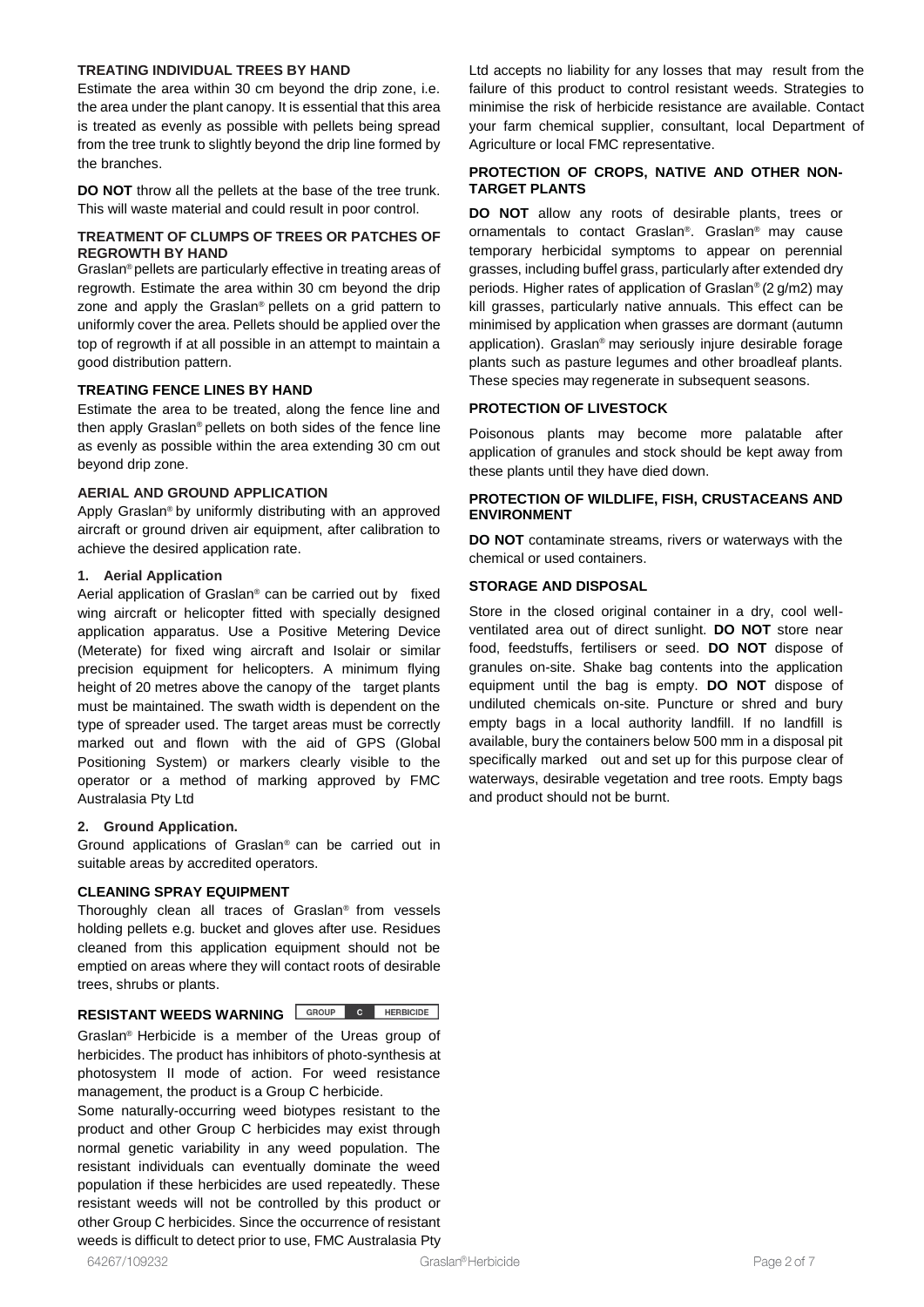# **DIRECTIONS FOR USE**

#### **Restraints:**

**DO NOT** apply this product to salt or erosion prone areas.

**DO NOT** apply this product within 100 metres of a recognised watercourse.

**DO NOT** apply Graslan® on land with a slope greater than 20 percent (11 degrees).

**DO NOT** apply Graslan® under conditions which will cause pellet movement to non-target areas during application.

RETAIN at least 20 percent of the original tree population in wildlife corridors that are at least 100 metres wide. These are essential for shade and protection of livestock and native fauna. Ideally, shelter belts should traverse variable terrain, particularly ridgelines and hill tops as well as water courses, and link other vegetated corridors where possible.

FOR LONG TERM VIABILITY retain a minimum of 5 hectares for shade areas, regardless of vegetation type. **DO NOT** apply Graslan® on field crops, near desirable trees or shrubs or to areas into which their roots may extend or in locations where the chemical may be washed into contact with their roots as injury or death may occur.

**DO NOT** apply Graslan<sup>®</sup> to land to be put under field crops within 5 years of application.

#### **Table 1: Hand Application (WA, NT only)**

See GENERAL INSTRUCTIONS – APPLICATION section for application method details.

| <b>SITUATION</b>                                                       | <b>WEEDS CONTROLLED</b>    | RATE g/m2      | <b>CRITICAL COMMENTS</b>                                                                                                                                                            |  |
|------------------------------------------------------------------------|----------------------------|----------------|-------------------------------------------------------------------------------------------------------------------------------------------------------------------------------------|--|
| Tea Tree regrowth and<br>associated woody weeds on<br>grazing land     | <b>Black Tea Tree</b>      | 1.5            | Estimate the area within 30 cm beyond the                                                                                                                                           |  |
|                                                                        | <b>Broadleaf Tea Tree</b>  | 1              | drip zone of each target weed or group<br>of weeds and calculate the amount of                                                                                                      |  |
|                                                                        | Cocky Apple*               | 2              |                                                                                                                                                                                     |  |
|                                                                        | Paperbark Tea Tree, Poplar | 1.5            | Graslan <sup>®</sup> to cover area to be treated.                                                                                                                                   |  |
|                                                                        | Gum                        |                | Distribute the required dose uniformly within                                                                                                                                       |  |
|                                                                        | Swamp Box                  | $\overline{2}$ | this area.                                                                                                                                                                          |  |
| Other woody weeds on<br>grazing land                                   | African Boxthorn           |                | Use the higher rate for heavy density                                                                                                                                               |  |
|                                                                        | Coolibah                   | 1              | regrowth and heavy clay soils.                                                                                                                                                      |  |
|                                                                        | Parkinsonia                | 1 to 1.5       | * Some suppression of these species is                                                                                                                                              |  |
|                                                                        | Prickly Acacia, Rubbervine | 1.5            | provided by the rates given.                                                                                                                                                        |  |
|                                                                        | Whitewood                  | 1              |                                                                                                                                                                                     |  |
| <b>Giant Sensitive Tree</b><br>on grazing land and other<br>grasslands | Mimosa pigra               | 1              | Apply after the onset of storms (to moisten<br>soil, close soil cracks (where applicable) and<br>freshen growth of Giant Sensitive Tree) and<br>before wet season surface flooding. |  |
|                                                                        |                            |                | Repeat application may be required in year<br>two for long term control. Some grass<br>suppression may occur.                                                                       |  |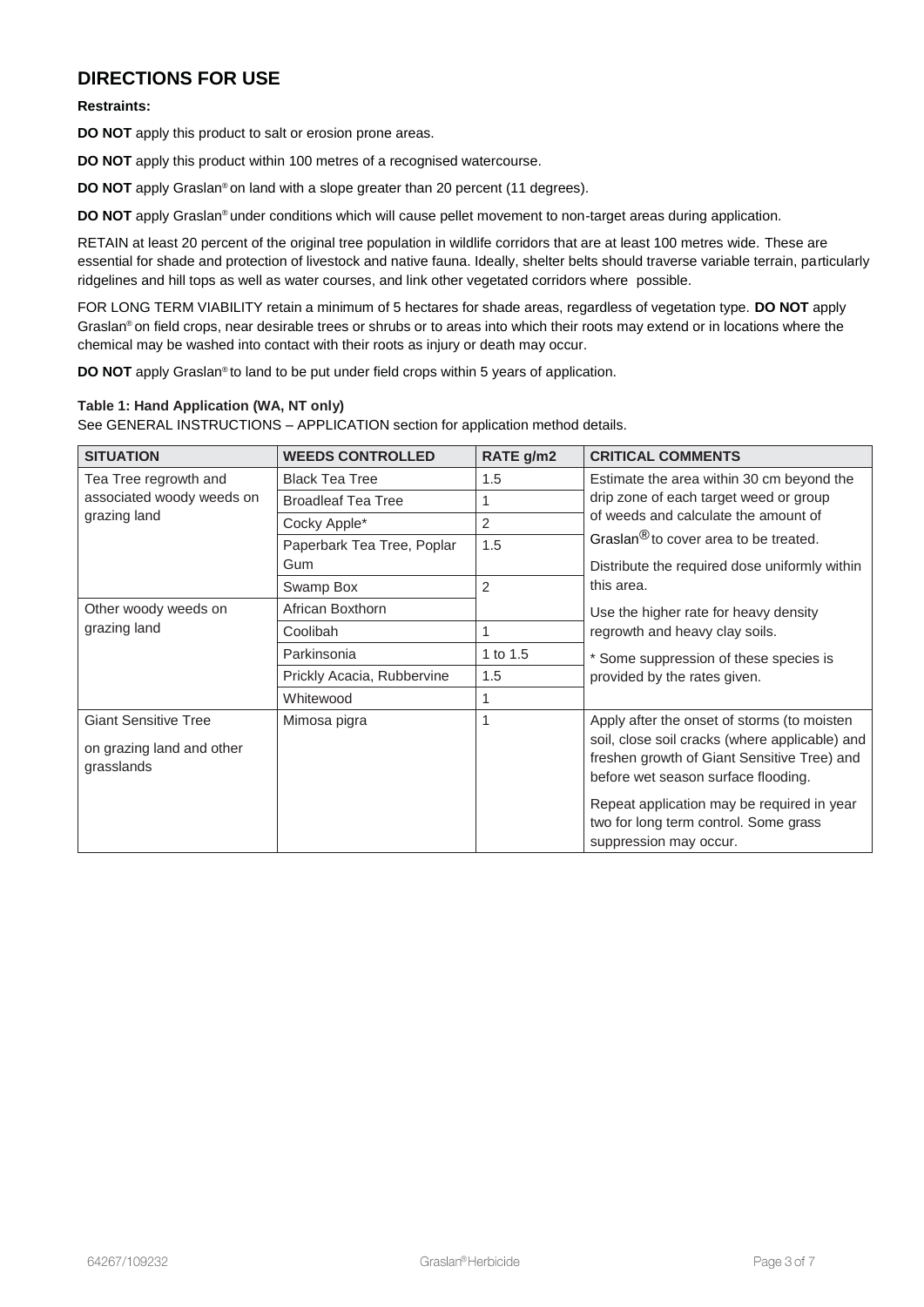# **Table 2: Hand Application (Qld only)**

See GENERAL INSTRUCTIONS – APPLICATION section for application method details.

| <b>SITUATION</b>                          | <b>WEEDS CONTROLLED</b>        | RATE g/m2      | <b>CRITICAL COMMENTS</b>                                                                                                                                                                                                                                                     |  |
|-------------------------------------------|--------------------------------|----------------|------------------------------------------------------------------------------------------------------------------------------------------------------------------------------------------------------------------------------------------------------------------------------|--|
| Brigalow regrowth and                     | <b>Belah</b>                   | 1.5            | Estimate the area within 30 cm beyond the<br>drip zone of each target weed or group<br>of weeds and calculate the amount of<br>Graslan® to cover area to be treated.<br>Distribute the required dose uniformly<br>within this area.<br>Use the higher rate for heavy density |  |
| associated problem woody                  | Brigalow, Currant Bush         | 1 to 1.5       |                                                                                                                                                                                                                                                                              |  |
| weeds on grazing land                     | Dawson Gum                     | $\mathbf{1}$   |                                                                                                                                                                                                                                                                              |  |
|                                           | False Sandalwood*              | $\overline{2}$ |                                                                                                                                                                                                                                                                              |  |
|                                           | <b>Holly Bush</b>              | 1.5            |                                                                                                                                                                                                                                                                              |  |
|                                           | Limebush, Poplar Box,          | 1              |                                                                                                                                                                                                                                                                              |  |
|                                           | Whitewood, Yellowwood          |                |                                                                                                                                                                                                                                                                              |  |
| Tea Tree regrowth and                     | <b>Black Tea Tree</b>          | 1.5            | regrowth and heavy clay soils.                                                                                                                                                                                                                                               |  |
| associated woody weeds on<br>grazing land | <b>Broadleaf Tea Tree</b>      | 1              | * Some suppression of these species is                                                                                                                                                                                                                                       |  |
|                                           | Cocky Apple*                   | 2              | provided by the rates given.                                                                                                                                                                                                                                                 |  |
|                                           | Paperbark Tea Tree, Poplar     | 1.5            | Use only for regrowth control, not clearing                                                                                                                                                                                                                                  |  |
|                                           | Gum                            |                | virgin bush.                                                                                                                                                                                                                                                                 |  |
|                                           | Swamp Box                      | $\overline{2}$ |                                                                                                                                                                                                                                                                              |  |
| Other woody weeds on                      | African Boxthorn               | $\overline{2}$ |                                                                                                                                                                                                                                                                              |  |
| grazing land                              | 1.5<br>Silver Leaved Ironbark. |                |                                                                                                                                                                                                                                                                              |  |
|                                           | Brown Box                      |                |                                                                                                                                                                                                                                                                              |  |
|                                           | Coolibah                       | $\mathbf{1}$   |                                                                                                                                                                                                                                                                              |  |
|                                           | Gidgee                         | $0.5$ to 1     |                                                                                                                                                                                                                                                                              |  |
|                                           | Gum-topped Box                 | 1.5            |                                                                                                                                                                                                                                                                              |  |
|                                           | <b>Groundsel Bush</b>          | 1              |                                                                                                                                                                                                                                                                              |  |
|                                           | Lantana*                       | $\overline{2}$ |                                                                                                                                                                                                                                                                              |  |
|                                           | Parkinsonia                    | 1 to 1.5       |                                                                                                                                                                                                                                                                              |  |
|                                           | Pink Bloodwood                 | 1              |                                                                                                                                                                                                                                                                              |  |
|                                           | Prickly Acacia, Rubbervine,    | 1.5            |                                                                                                                                                                                                                                                                              |  |
|                                           | <b>Wild Rosemary</b>           |                |                                                                                                                                                                                                                                                                              |  |

# **Table 3: Hand Application (NSW only)**

See GENERAL INSTRUCTIONS – APPLICATION section for application method details.

| <b>SITUATION</b>                                                              | <b>WEEDS CONTROLLED</b> | RATE g/m2      | <b>CRITICAL COMMENTS</b>                                                                                                                                                                                                            |
|-------------------------------------------------------------------------------|-------------------------|----------------|-------------------------------------------------------------------------------------------------------------------------------------------------------------------------------------------------------------------------------------|
| Brigalow regrowth and<br>associated problem<br>woody weeds on<br>grazing land | <b>Brigalow</b>         | 1 to 1.5       | Estimate the area within 30 cm beyond the<br>drip zone of each target weed or group of<br>weeds and calculate the amount of Graslan®<br>to cover area to be treated.<br>Distribute the required dose uniformly within<br>this area. |
|                                                                               | <b>Currant Bush</b>     | 1.5            |                                                                                                                                                                                                                                     |
|                                                                               | Holly Bush              |                |                                                                                                                                                                                                                                     |
|                                                                               | Limebush                |                |                                                                                                                                                                                                                                     |
|                                                                               | Whitewood               |                |                                                                                                                                                                                                                                     |
|                                                                               | False Sandalwood*       | 2              |                                                                                                                                                                                                                                     |
| Other woody weeds on<br>grazing land                                          | African Boxthorn        |                | Use the higher rate for heavy density regrowth<br>and heavy clay soils.<br>* Some suppression of these species is<br>provided by the rates given.                                                                                   |
|                                                                               | Blue Heliotrope#        | 0.5            |                                                                                                                                                                                                                                     |
|                                                                               | Groundsel Bush          |                |                                                                                                                                                                                                                                     |
|                                                                               | Lantana*                | $\overline{2}$ |                                                                                                                                                                                                                                     |
|                                                                               | <b>Wild Rosemary</b>    | 1.5            | # DO NOT use within 30 m of trees.                                                                                                                                                                                                  |
|                                                                               |                         |                | <b>DO NOT</b> apply to single continuous area<br>greater than 0.5 hectares in size.                                                                                                                                                 |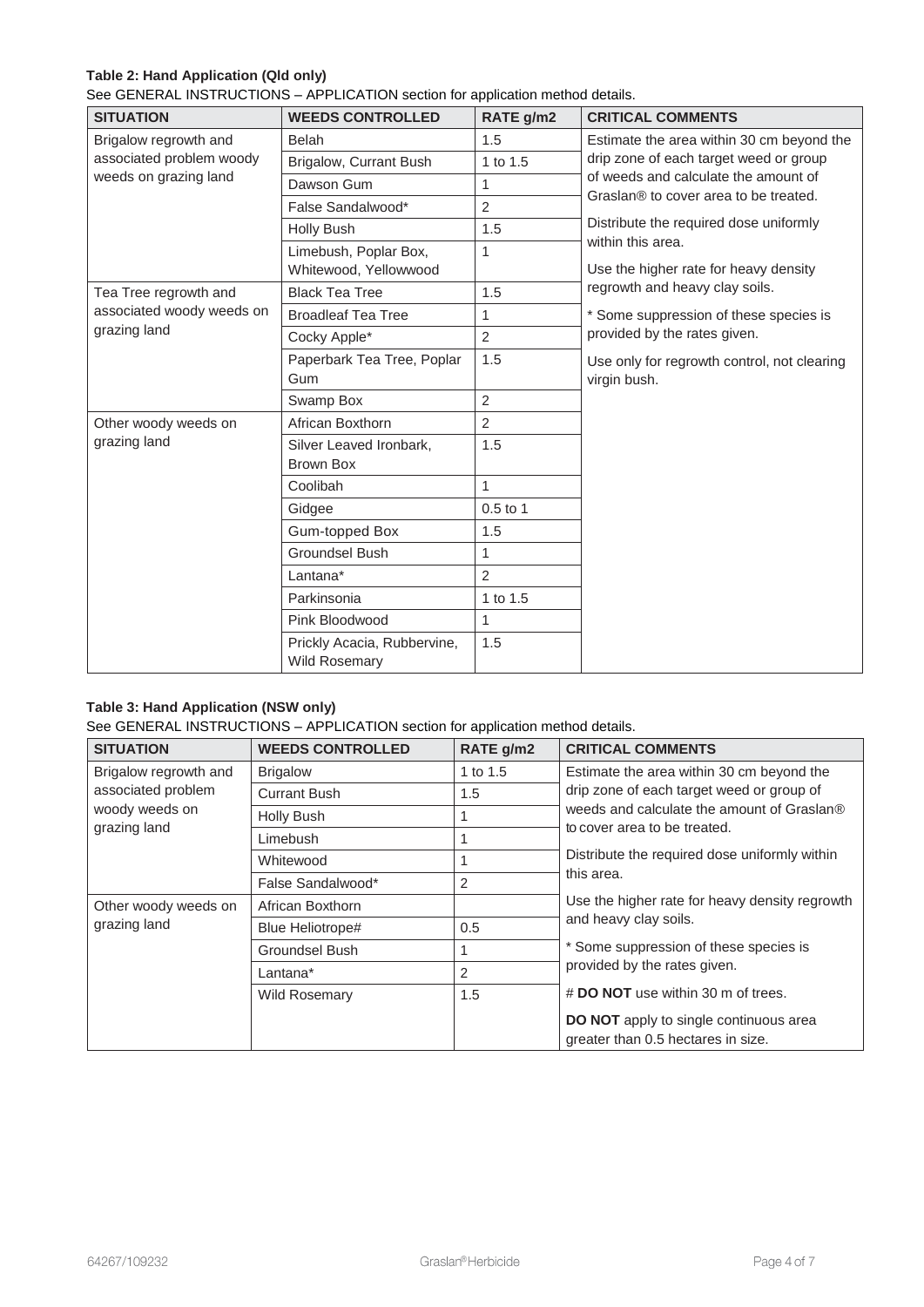# **Table 4: Aerial and Ground Application**

See GENERAL INSTRUCTIONS – APPLICATION section for application method details.

| <b>SITUATION</b>                                                                              | <b>WEEDS</b>                                                                                                                                  | <b>STATE</b> | . .<br>RATE kg/ | <b>CRITICAL COMMENTS</b>                                                                                                                                                                                                                                                                          |
|-----------------------------------------------------------------------------------------------|-----------------------------------------------------------------------------------------------------------------------------------------------|--------------|-----------------|---------------------------------------------------------------------------------------------------------------------------------------------------------------------------------------------------------------------------------------------------------------------------------------------------|
|                                                                                               | <b>CONTROLLED</b>                                                                                                                             |              | ha              |                                                                                                                                                                                                                                                                                                   |
| Brigalow regrowth<br>and associated<br>problem woody<br>weeds on grazing<br>land              | Belah, Brigalow,<br>Currant Bush,<br>Dawson Gum,<br>Limebush, Poplar<br>Box, Scrub<br>Boonaree,<br>Whitewood, Wild<br>Rosemary,<br>Yellowwood | Qld only     | 7.5 to 15       | For Brigalow areas, a guide to the recommended<br>rates is 7.5 kg for lighter duplex soils, 10 kg for<br>medium density regrowth on light clay soils, 12.5 kg<br>and above for heavy density regrowth on heavy<br>acidic clays.                                                                   |
|                                                                                               | <b>False Sandalwood</b>                                                                                                                       |              | 10 to 15        | On False Sandalwood partial control and<br>suppression only will be obtained at the specified<br>rate.                                                                                                                                                                                            |
| Tea Tree regrowth<br>and associated<br>woody weeds on                                         | <b>Broadleaf Tea Tree,</b><br>Paperbark Tea Tree                                                                                              |              | 5 to 7.5        | For Tea Tree use the highest rate if the area is<br>prone to waterlogging. Excessive rainfall or<br>waterlogging may reduce control.                                                                                                                                                              |
| grazing land                                                                                  | Cocky Apple*,<br>Swamp Box                                                                                                                    |              | 10              | * For Cocky Apple partial control and suppression<br>only will be given at the specified rate.                                                                                                                                                                                                    |
| Other woody weeds                                                                             | Gidgee                                                                                                                                        |              | 5 to 10         | Use the high rate on dense growth or heavy clay soils.                                                                                                                                                                                                                                            |
| on grazing land                                                                               | Parkinsonia                                                                                                                                   | Qld, NT      | 10 to 15        |                                                                                                                                                                                                                                                                                                   |
|                                                                                               | Prickly Acacia                                                                                                                                | only         |                 |                                                                                                                                                                                                                                                                                                   |
|                                                                                               | Polar Gum                                                                                                                                     |              | 7.5 to 10       |                                                                                                                                                                                                                                                                                                   |
|                                                                                               | <b>Rubber Vine</b>                                                                                                                            |              | 7.5 to 15       |                                                                                                                                                                                                                                                                                                   |
| Eucalypt woodland<br>management<br>using Property<br>Management<br><b>Planning Principles</b> | Poplar Box                                                                                                                                    | Qld only     | 7.5 to 10       | Use the higher rate on dense growth or heavier clay<br>soils. To be used in accordance with any "Tree<br>Clearing Guidelines" and 30% intact retention of<br>species as per relevant Vegetation Management<br>Act. Use only for re- growth control not clearing of<br>virgin bush.                |
| <b>Giant Sensitive Tree</b><br>on grazing land and<br>other grasslands                        | Mimosa pigra                                                                                                                                  | NT only      | 5 to 10         | Apply after the onset of storms (to moisten soil,<br>close soil cracks (where applicable) and freshen<br>growth of giant sensitive tree) and before wet<br>season surface flooding. Repeat application may be<br>required in year two for long term control.<br>Some grass suppression may occur. |

**NOT TO BE USED FOR ANY PURPOSE, OR IN ANY MANNER, CONTRARY TO THIS LABEL UNLESS AUTHORISED UNDER APPROPRIATE LEGISLATION**

# **FOR NATIVE VEGETATION**

**Use of Graslan® on native vegetation must be done in accordance with STATE and/or LOCAL legislation, including the Vegetation Management Act 2000 in Queensland.**

# **WITHHOLDING PERIOD: NOT REQUIRED WHEN USED AS DIRECTED.**

#### **NOTICE TO BUYER**

To the extent permitted by the Competition and Consumer Act (2010) or any relevant legislation of any State or Territory (the "Legislation") all conditions and warranties and statutory or other rights of action, whether arising in contract or tort or whether due to the negligence of FMC or Seller, which buyer or any other user may have against FMC or Seller are hereby excluded provided however that any rights of the buyer pursuant to non-excludable conditions or warranties of the Legislation are expressly preserved. FMC hereby gives notice to buyer and other users that to the extent permitted by the Legislation it will not accept responsibility for any indirect or consequential loss of whatsoever nature arising from the storage, handling or use of this Product. Where permitted by the Legislation FMC's liability shall in all circumstances be limited to the replacement of the product, or a refund of the purchase price paid therefor.

The Product must be used and applied strictly in accordance with the label instructions and other directions for use. It is impossible to eliminate all risks associated with the use of this product. Such risks may arise from factors such as weather conditions, soil factors, off target movement, unconventional technique, presence of other materials, the manner of use or application, or other unknown factors, all of which are beyond the control of FMC or the Seller. Buyer accepts these risks.